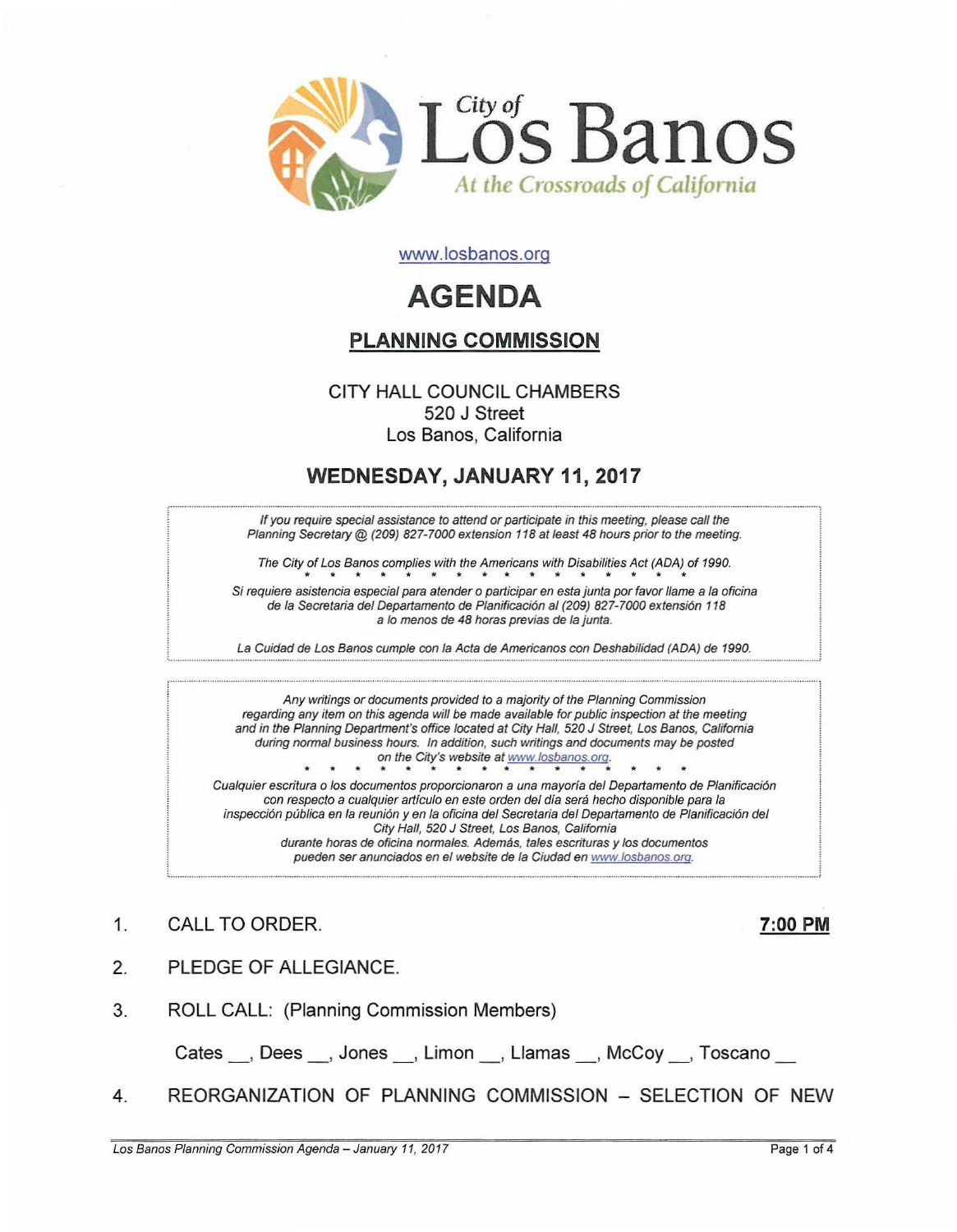### CHAIRPERSON AND VICE CHAIRPERSON

Recommendation: Selections made by the consensus of the Planning Commission.

5. APPROVAL OF AGENDA.

Recommendation: Approve the agenda as submitted.

6. CONSIDERATION OF APPROVAL OF THE ACTION MINUTES FOR THE SPECIAL PLANNING COMMISSION MEETING OF DECEMBER 13, 2016.

Recommendation: Approve the minutes as submitted.

- 7. PUBLIC FORUM: Members of the public may address the Commission on any item of public interest that is within the jurisdiction of the Commission, including agenda and non-agenda items. No action will be taken on non-agenda items. Speakers are limited to a five (5) minute presentation.
- 8. PUBLIC HEARINGS: If you challenge the proposed action as described herein in court, you may be limited to raising only those issues you or someone else raised at the public hearing described herein or in written correspondence delivered to the City at, or prior to, the public hearing.
	- A. Public Hearing to Consider a CEQA Categorical Exemption and a Conditional Use Permit for an increase in maximum Display Area for Wall Signage and One Existing Free Standing Sign for Harbor Freight Tools Located at 1301 W. Pacheco Boulevard, Suite A, More Specifically Identified as Assessor's Parcel Number: 430-010-019.
		- 1) Planning Commission Resolution No. 2017-01 Approving Conditional Use Permit #2016-22 to Allow an Increase in Maximum Wall Sign Display Area and One Freestanding Sign Maximum Display Area for the Property Located at 1301 W. Pacheco Boulevard, Suite A.

Recommendation: Receive staff report, open the public hearing, receive public comment, close the public hearing, and adopt the resolution as submitted.

- B. Public Hearing to Consider a CEQA Categorical Exemption and a Conditional Use Permit to Allow the Operation of a Home Occupation Business License with Employees for Julie Sellin dba: Peace at Home Caregivers Located at 2712 Swan Lane, More Specifically Identified as Assessor's Parcel Number: 084-223-006.
	- 1) Planning Commission Resolution No. 2017-02 Approving Conditional Use Permit #2016-20 for the Use of a Home Occupation Business License with Employees in the Low Density Residential (R-1) Zoning District Located at 2712 Swan Lane.

Recommendation: Receive staff report, open the public hearing, receive public comment, close the public hearing, and adopt the resolution as submitted.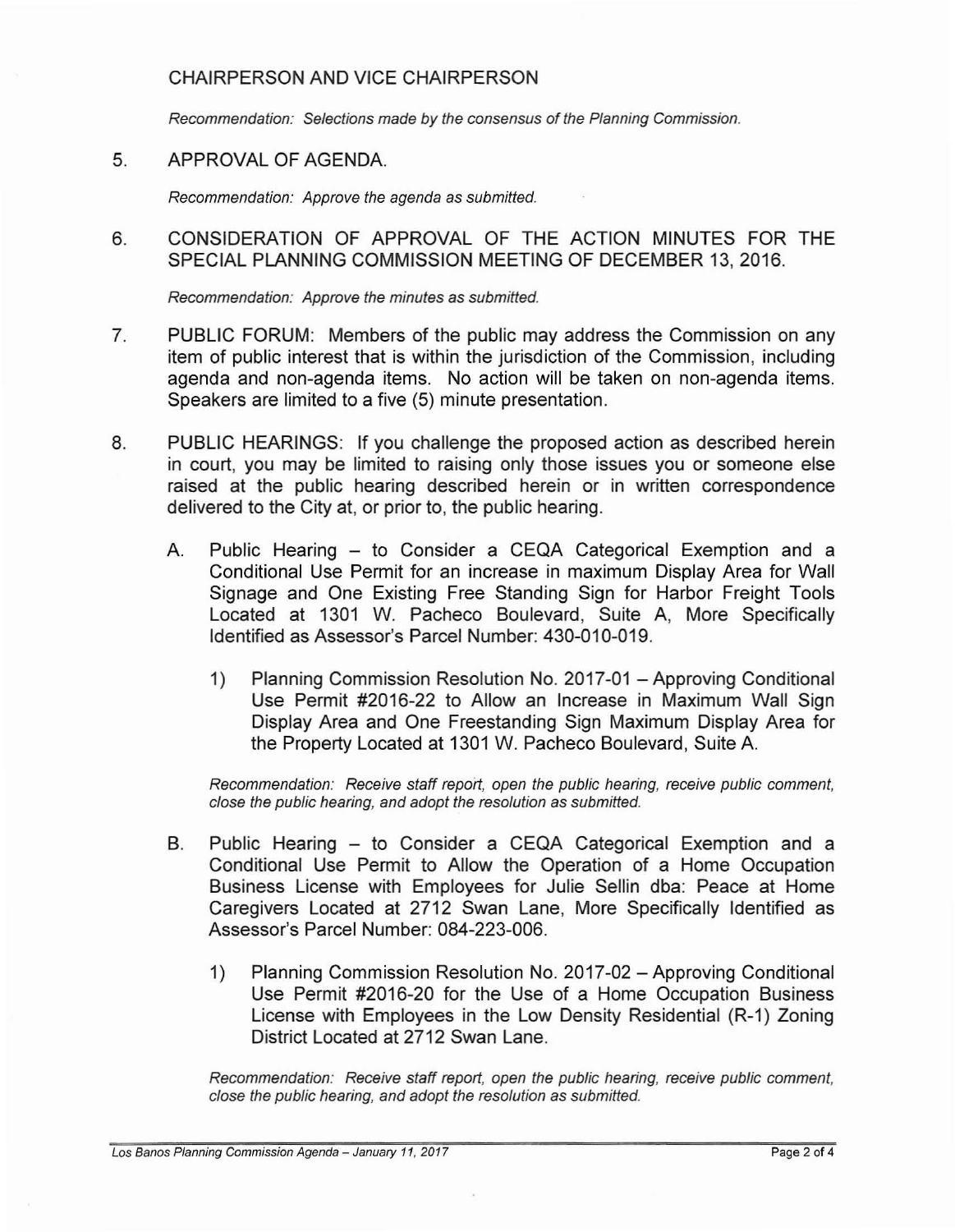- C. Public Hearing to Consider a CEQA Categorical Exemption and a Conditional Use Permit to Allow the Operation of a Gymnastics and Fitness Facility in the General Industrial (I) Zoning District Located at 115 W. G Street, Suite C, More Specifically Identified as Assessor's Parcel Number: 081-110-037.
	- 1) Planning Commission Resolution No. 2017-03 Approving Conditional Use Permit #2016-23 for The Academy of Performing Arts and Fitness at 115 W. G Street, Suite C, More Specifically Identified as Assessor's Parcel Number: 081-110-037.

Recommendation: Receive staff report, open the public hearing, receive public comment, close the public hearing, and adopt the resolution as submitted.

- D. Public Hearing to Consider a CEQA Categorical Exemption and Site Plan Review #2016-12 for the Construction of a New 2,450 Square Foot Automotive Repair Building for Hunt Enterprises Located within the Highway Commercial Zoning District on Romero Street, Approximately 140 Feet West of Mercey Springs Road, More Specifically Identified as Assessor's Parcel Number: 025-133-009.
	- 1) Planning Commission Resolution No. 2017-04 Approving Site Plan Review #2016-12 for the Construction of a 2,450 Square Foot Automotive Repair Building Located on Romero Street, More Specifically Identified as Assessor's Parcel Number: 025-133-009.

Recommendation: Receive staff report, open the public hearing, receive public comment, close the public hearing, and adopt the resolution as submitted.

#### 9. COMMUNITY & ECONOMIC DEVELOPMENT DEPARTMENT REPORT.

#### 10. COMMISSIONER REPORTS.

- A. Cates
- B. Dees
- C. Jones
- D. Limon
- E. Llamas
- F. McCoy
- G. Toscano
- 11. ADJOURNMENT.